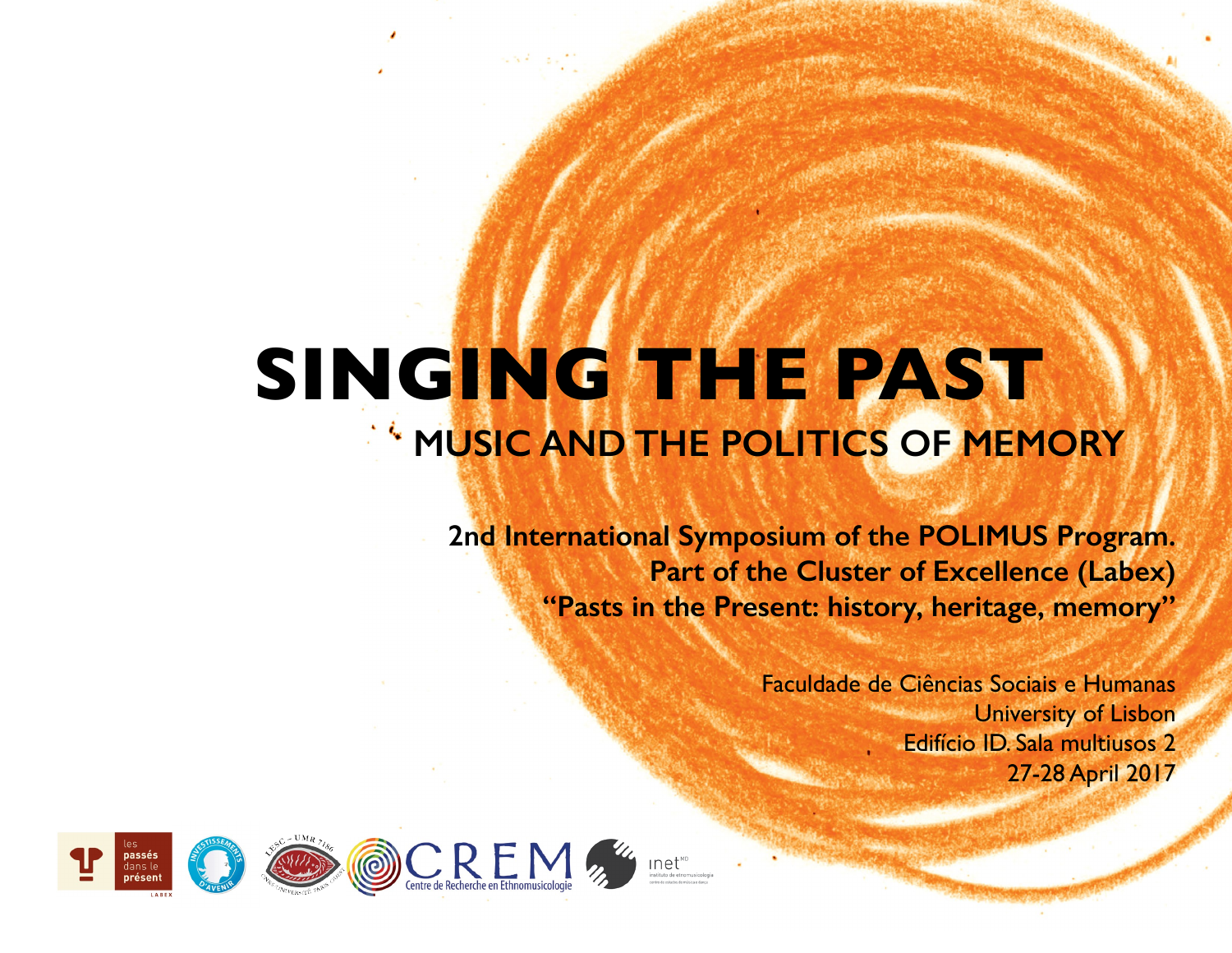# **Singing the Past Music and the Politics of Memory**

**Edifício ID. Sala multiusos 2 Faculdade de Ciências Sociais e Humanas Universidade Nova de Lisboa Ave. de Berna 26 C. Lisboa 27-28 April 2017**

2nd International Symposium of the POLIMUS Program (Christine Guillebaud dir.) Part of the Cluster of Excellence (Labex) "Pasts in the Present: history, heritage, memory" supported by the ANR-Program Investissements d'avenir [ANR-11- LABX-0026-01]

#### **SYMPOSIUM ORGANIZERS:**

- Christine Guillebaud (CNRS, Centre de recherche en ethnomusicologie, LESC-CREM UMR 7186, Université Paris Nanterre)

- Salwa El-Shawan Castelo-Branco (Instituto de Etnomusicologia, Centro de Estudos em Música e Dança, INET-md, Universidade Nova de Lisboa)

- Julien Jugand (Centre de recherche en ethnomusicologie, LESC-CREM UMR 7186, Université Paris Nanterre)

#### **INSTITUTIONAL PARTNERS:**

Cluster of Excellence (Labex) "Pasts in the Present: history, heritage, Memory"

Centre de recherche en ethnomusicologie, LESC-CREM UMR 7186, Université Paris Nanterre

Instituto de Etnomusicologia, Centro de Estudos em Música e Dança, INET-md,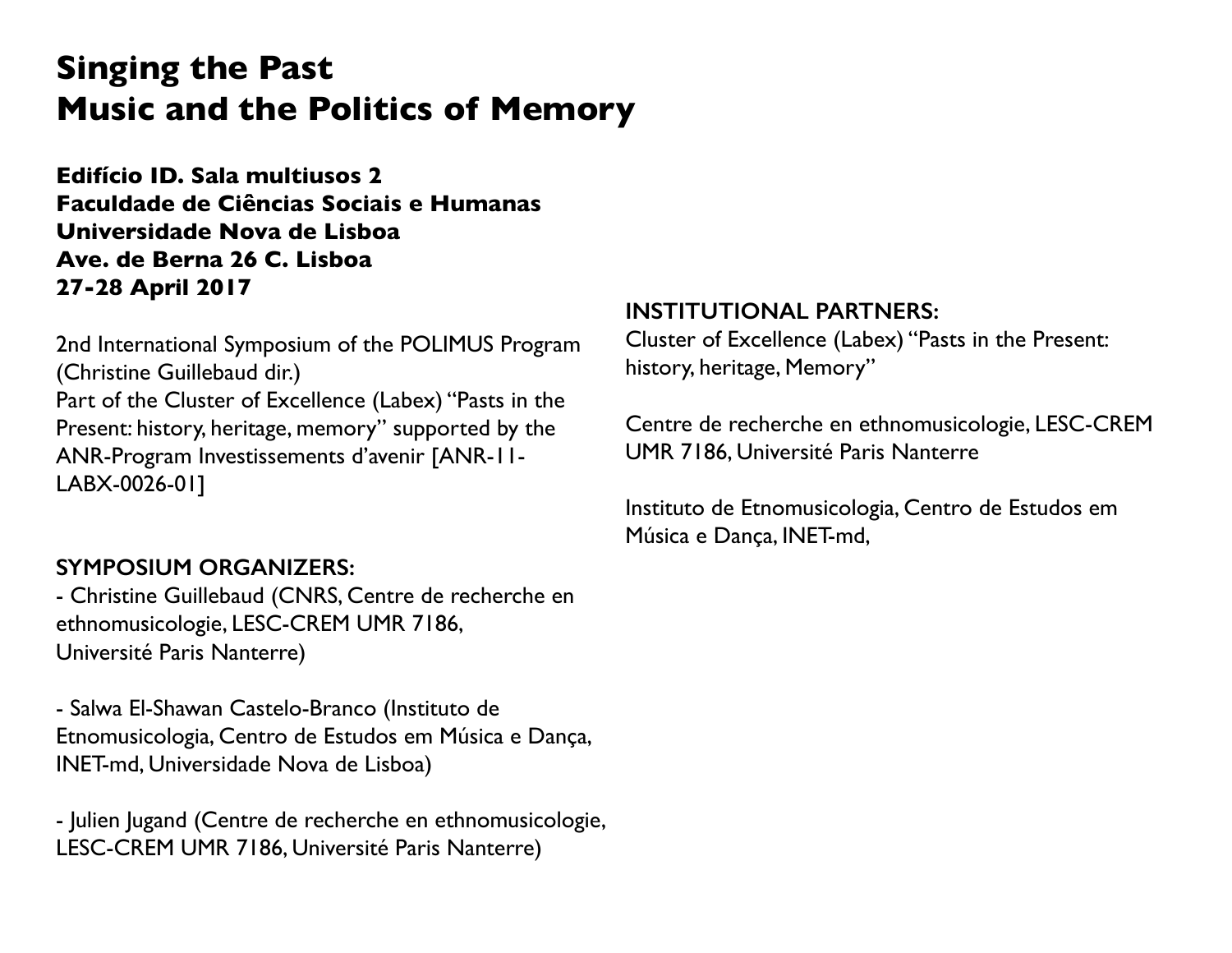# **Presentation**

This international conference intends to investigate how songs can constitute means to narrate historical events as well as social and political figures. These narrative songs raise the issue of the relation between the fabric of songs and political authority which has been dealt with in several ethnomusicological publications. They may be official when commissioned or appropriated by a political authority and, thus, be shaped as patriotic songs or praises of a political leader or of a military or political victory. As such, they constitute obvious tools for the building of a nationalist discourse (Mlama 2008). In this context, censorship, content control and, ultimately, rewriting may take place, transforming existing songs in order to fit their new purpose (Trebinjac 2000).

This symposium intends to explore "unofficial" narratives that are clearly distinct from or opposing to political authority. This will allow us to investigate various relations to the past and how those may be performed, often through personal narratives constructing alternative histories. These narratives may often be coined as "popular". "Popular songs" dealing with history and historical figures relate to many socio-cultural configurations. They range from the caricatures of "great men", and its inherent ambivalence between mockery and reverence (Bonhomme & Jaoul 2010), to the re-appropriation of a political figure or a political event by one specific group or organisation following a more or less coherent agenda. Songs may directly deal with the past, echoing hagiographical narratives, dealing with the construction of nations, or rather confronting their own present and constituting materials for historical analysis. More than often, songs escape top-down political control and may be considered as sources for counterhistoriographies.

As sites of contesting representations, they offer counter-narratives of the nation (Trotman 2007), relate to "discursive battles" over historical figures (Askew 2006), their ideas and legacy (Smocovitis 2009).

But narrative songs do not simply constitute tools or mirrors of discursive and representational spaces. They may also serve wider purposes of social cohesion, whether as praise songs or protest songs. Common struggles, federative leaders, victories and defeats are sung to make the members of a group remember what binds them together. By their programmatic nature, these narratives may blur the sometimes thin line between history and mythology as in the case of singing filiations (Loncke 2009).

Another central issue is the content of the songs. In other words, what in the songs' material conveys historical and political meaning? Text naturally appears as the main vehicle. Its literary content, the images it generates, the context of its creation and diffusion are all defining elements for understanding the way it interacts with political and historical representations. Nevertheless, it should not be studied apart from the music which conveys its social meaning. The choice of musical instruments, forms and aesthetics as well as musical borrowings or quotations highlights symbols that are superposed to and intertwined with textual content in a complex semiotic structure that needs to be unpacked.

#### **Five sessions:**

- *1. Reshaping past struggles*
- *2. Past heroes and counter-narratives*
- *3. From individual to collective memory*
- *4. Reinventing the past traditions*
- *5. Plurivocal memories*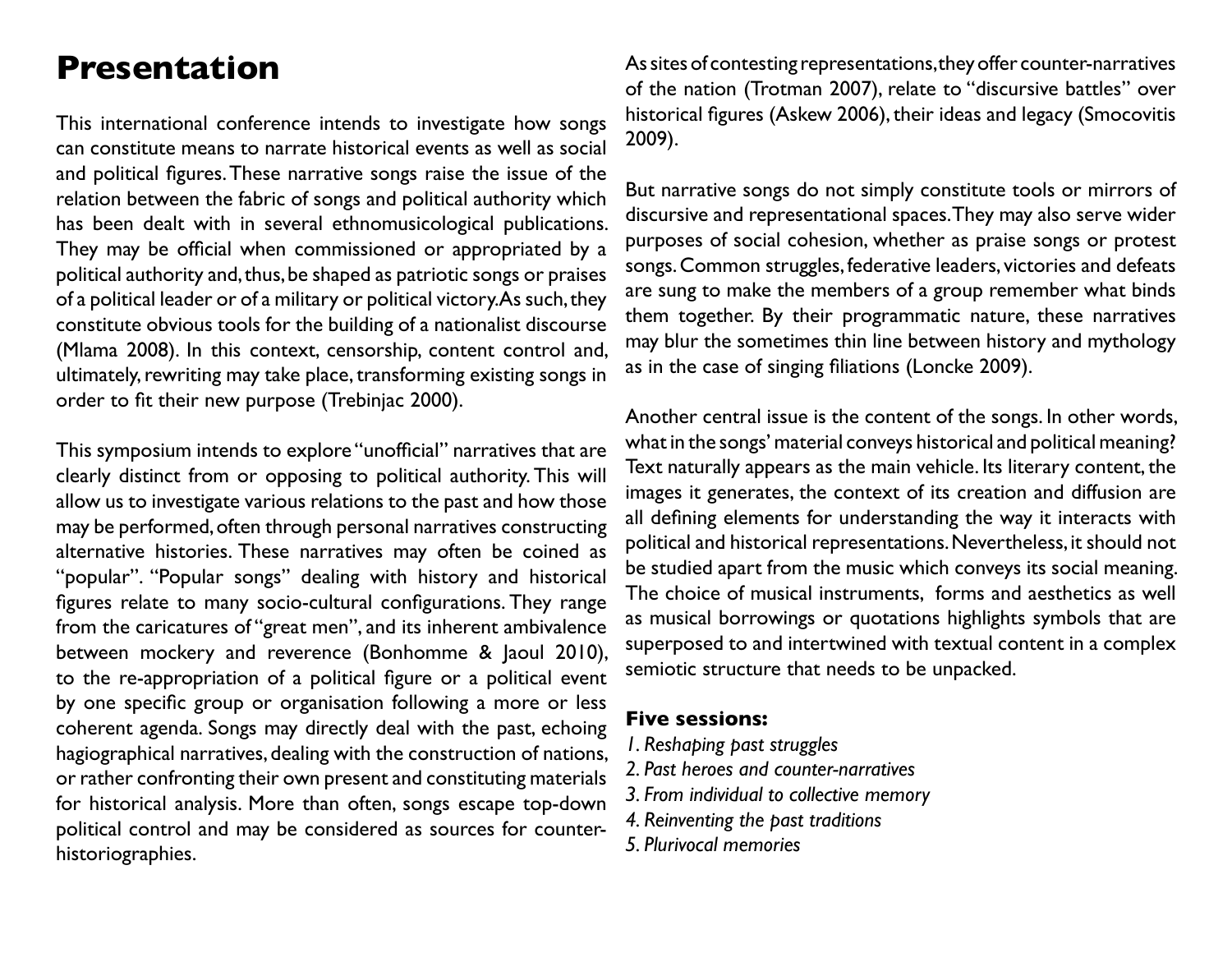# **PROGRAM**

# **Thursday, April 27**

**Morning: 10:00 – 12:30**

#### **10:00**

Welcome and introduction

#### **SESSION 1: Reshaping past struggles** *Chair: Beverley Diamond (Memorial University, St John's).*

#### **10:30**

Maria Elizabeth Lucas (Federal University of Rio Grande do Sul). *Sonic narratives of dystopia-utopia: thinking along with youth performative politics in Brazil*

#### **[Break: 11:15-11:45]**

#### **11:45**

Rui Cidra (INET-md). *Questioning Creole pasts: the 'new music of Santiago' and the poetics of the Cape Verdean nation*

**[Lunch: 12:30-14:30]**

**Afternoon: 14:30 – 17:15**

#### **SESSION 2: Past heroes and counter-narratives**

*Chair: Maria Elizabeth Lucas (Federal University of Rio Grande do Sul)*

#### **14:30**

Jean Lambert (MNHN, CREM-LESC). *The zajal sung poetry in Lebanon: popular historiography and expression of conflicts*

#### **15:15**

Joël Cabalion (Université de Tours, CEIAS) & Julien Jugand (CREM-LESC). *'If Bhimrao hadn't been there': singing emancipation amongst dalits of Maharashtra (India)*

#### **[Break: 16:00-16:30]**

### **SESSION 3 I: From individual to collective memory**

*Chair: Maria Elizabeth Lucas (Federal University of Rio Grande do Sul)*

#### **16:30**

Ariane Zevaco (CEIAS, CREM-LESC). *From collective recollection to intimate nostalgia. On the musical poetics of memory in Tajikistan*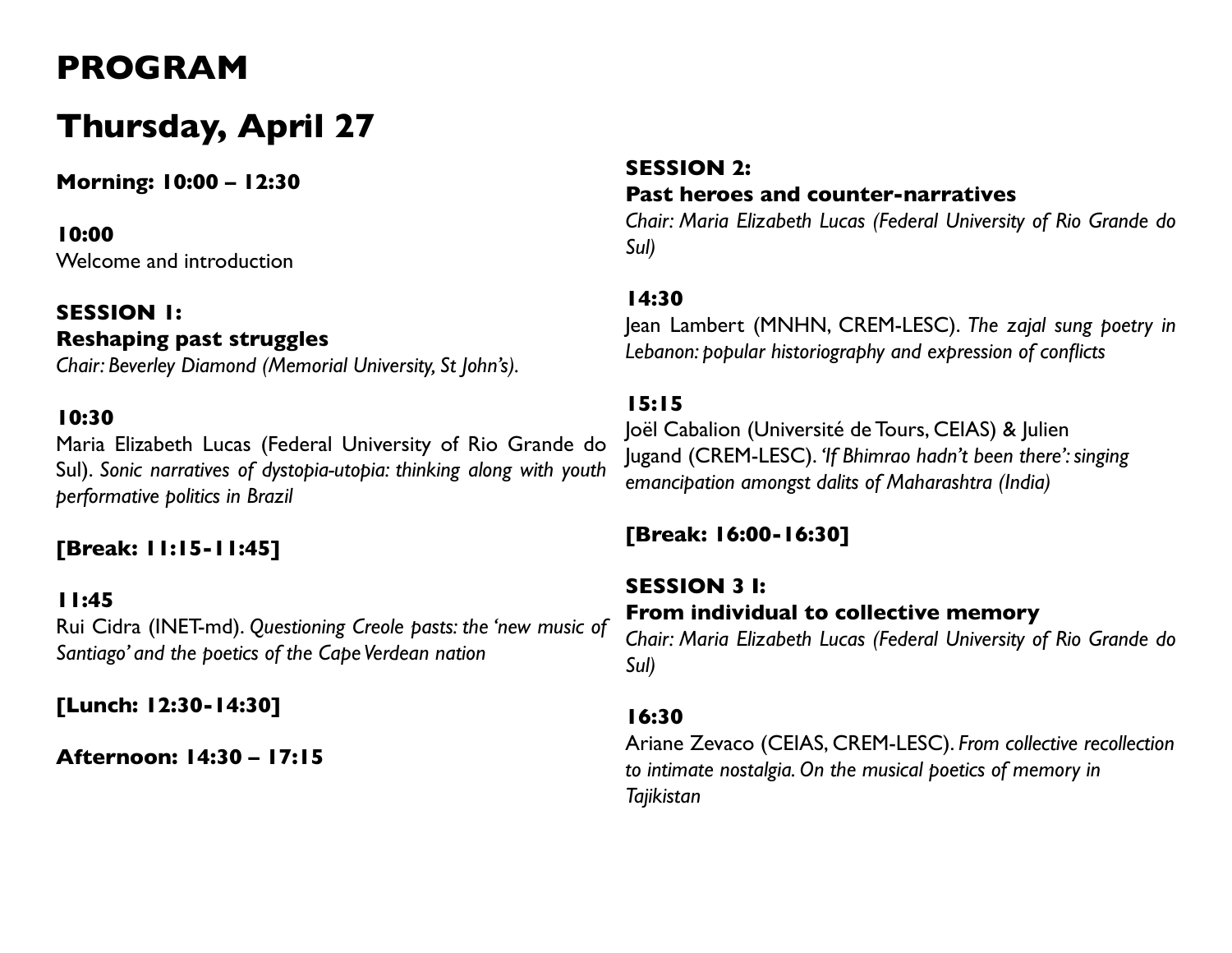# **Friday, April 28**

**Morning 10:00 – 12:45**

**SESSION 3 II: From individual to collective memory** *Chair: Iñigo Sánchez (INET-md)*

#### **10:00**

Leonor Losa (INET-md). *Singing as in the past: the interpretation of traditional fados as vernacular historicity* 

### **SESSION 4: Reinventing the past traditions**

*Chair: Iñigo Sánchez (INET-md)*

#### **10:45**

Christine Guillebaud (CNRS, CREM-LESC). *The world of Pulsator. Reinventing the tradition of church bells tolling in contemporary Kerala (India).*

#### **[Break: 11:30-12:00]**

#### **12:00**

Salwa El-Shawan Castelo-Branco (INET-md). *Representing the past: the politics and aesthetics of musical heritage*

**[Lunch 12:45-14:30]**

**Afternoon: 14:30 – 18:30**

**SESSION 5: Plurivocal memories** *Chair: Salwa El-Shawan Castelo- Branco (INET-md)*

#### **14:30**

Maho Sebiane (CREM-LESC, CFASS). *Duplicity in song? Changing words for another history in United Arabs Emirates*

#### **15:15**

Clara Biermann (CREM-LESC, CREDA). *Candombe's tributes. Musical construction of filiation, counter-narratives and honoring within the Afro-Uruguayan community* 

#### **[Break 16:00-16:30]**

#### **16:30**

Beverley Diamond (Memorial University, St. John's). *Giving voice when sonic memories are supressed*

#### **[Break 17:15-17:30]**

**17:30 – 18:30 Final round-table discussion** Moderator: Salwa El-Shawan Castelo-Branco, Christine Guillebaud, Julien Jugand

The workshop will be followed by a round table wrap-up summarizing the main points of the symposium and initiating ideas for consideration in the context of a project for publication.

#### **From 20:30 onwards**

Evening in a fado house with all the participants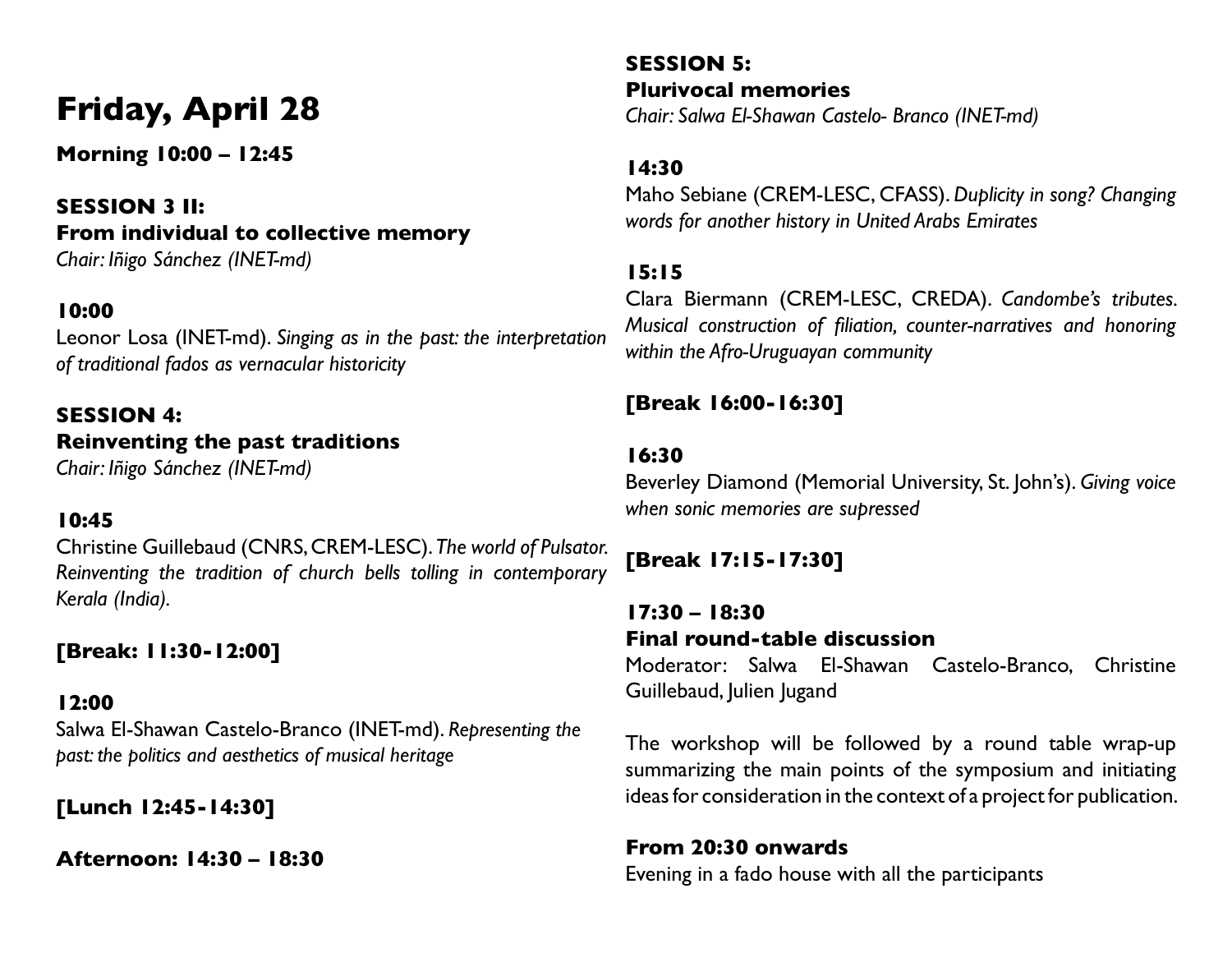### **Abstracts**

CLARA BIERMANN (Centre de Recherche en Ethnomusicologie, LESC-CREM UMR 7186, Centre de Recherche et de Documentation des Amériques, CREDA UMR 7227)

*Candombe's tributes. Musical construction of filiation, counter-narratives and honoring within the Afro-Uruguayan community*

This contribution offers an investigation into the construction of a collective Afro-Uruguayan memory through their emblematic musical genre, the candombe. The candombe is central to the history of the Afro-Uruguayan community, in a country known until the 1990's as one of the most European nation in Latin America. I will focus on the songs of candombe, still characterized by a three drums accompaniment. A distinction is made between the "white candombe", played by the white artists as a genre of the música popular uruguaya, and the "black candombe", a large repertoire composed for the Societies of Negros and Lubolos, groups who perform shows of sung theatre in the Montevideo's Carnival. This categorization has to be understood in the intersection of musical patterns, social class and race, space of performance and unequal access to the discographic market.

The place of tributes in this "black candombe" is central: the old candomberos are revered, songs are composed for them, and their names are painted on the drums. Candombe may be considered as a socio-musical space where the black figures are played out and where counter-historiographies are built. With the case study of two songs from the first album of the black activist and singer Chabela Ramírez, I will show different ways for the Afro-Uruguayan community to sing its own past. This will raise the questions of the various levels of meaning, of who the songs are addressed to and how a hidden memory (echoing the notion

of hidden transcripts developed by James C. Scott) contributes to the construction of a sense of belonging around a shared history. It will finally lead us to discuss the role of Afro-Uruguayan musicians as guardians as well as builders of this specific sense of community.

JOËL CABALION (Université de Tours, Centre d'Études de l'Inde et de l'Asie du Sud, CEIAS UMR 8564) & JULIEN JUGAND (Centre de recherche en ethnomusicologie, LESC-CREM UMR 7186, Université Paris Nanterre)

*'If Bhimrao hadn't been there': singing emancipation amongst dalits of Maharashtra (India)*

This contribution proposes to examine the field of cultural production in Western India through the prism of the Mahar, a dalit caste (formerly known as 'untouchables'), and the history of their political and religious hero, Bhimrao Ambedkar. In 1956 the Mahar caste converted to Buddhism in order to embrace a new social and political philosophy conceived as equalitarian and which would enable them to conjure the spectrum of caste and Hindu practices that, for centuries, had kept them at the lowest rung of the social order. If this caste, its hero and this historical sequence of contemporary Indian history have indeed been well studied in the past two decades – including a renewed interest for what is referred to as 'dalit literature' – more rarely have social science studies looked at the transformation which occurred within this caste and around them in the field of musical practices. Mahar people were historically considered to be singing for others as part of their caste occupation. The 1956 conversion to Buddhism thus prompted an important process of cultural and aesthetic reconstruction within this social group who began singing for themselves as well as narrating an alternative history.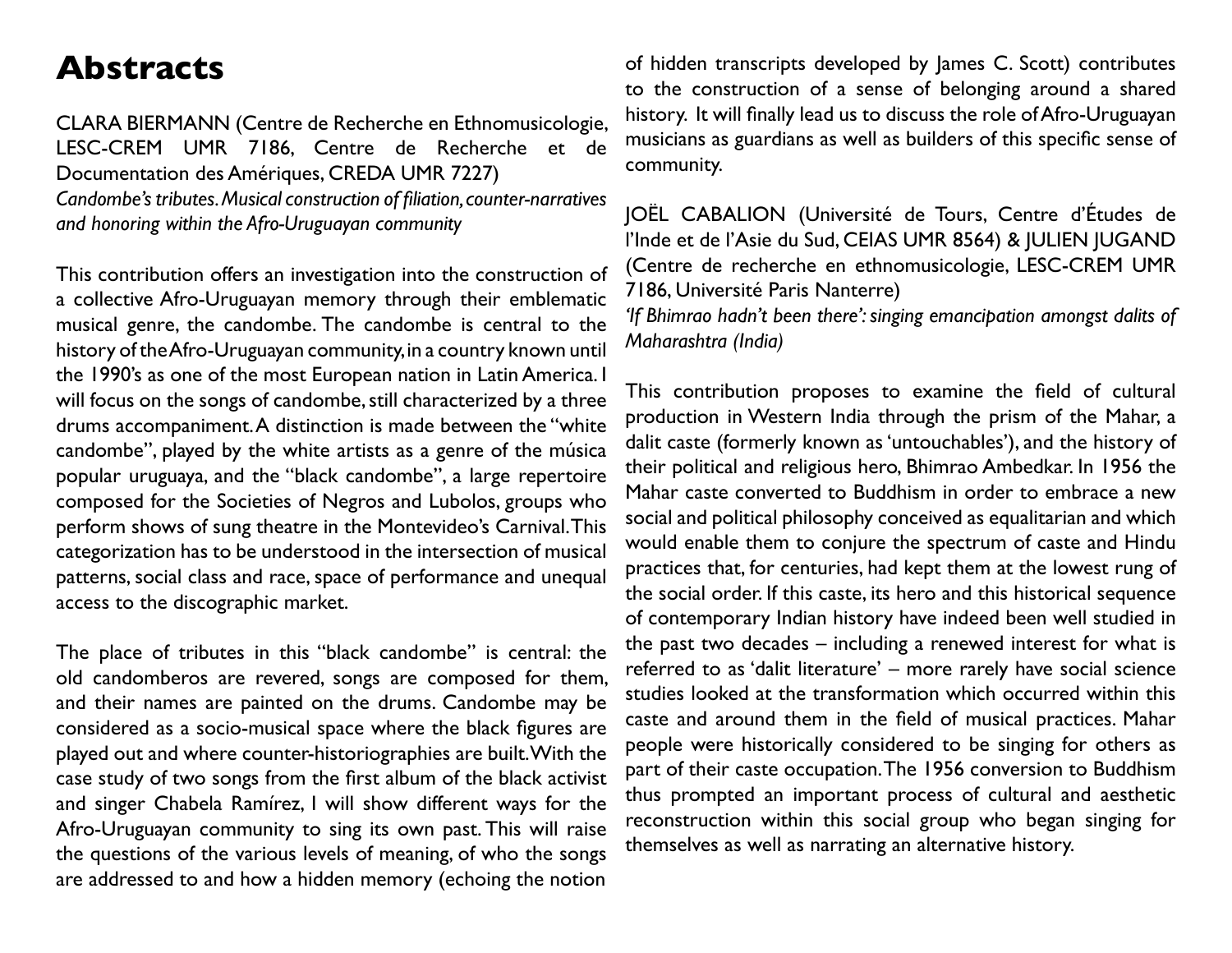Based on a fieldwork made in 2015 and 2016 in various parts of Maharastra (mostly in the cities of Mumbai, Pune and Nagpur), our analysis will revolve around how and why these designated subalterns sing in the context of Independent India. We will first outline the social space of bhim git singing as well as its connection to a broader musical world and to various aesthetics. We will then discuss how the very textual content of bhim git embodies the narrative of an alternative history centred on the figure of Ambedkar. Finally, we will analyse how certain specific musical and discursive positions within the Mahar caste help questioning the meaning, shape and political efficiency of bhim git as a "popular" medium of social emancipation.

SALWA EL-SHAWAN CASTELO-BRANCO (Instituto de Etnomusicologia, Centro de Estudos em Música e Dança, INETmd, Lisboa)

*Representing the past: the politics and aesthetics of musical heritage*

This paper will discuss heritage as a global phenomenon. Following a brief working definition, some of the processes involved in heritage production will be considered including: selection, recontextualization, exhibition, transformation, categorization, branding and commodification. The notion of post-heritage will be proposed and the processes involved will be considered. The discussion will be illustrated from examples of my research in Egypt and the Iberian Peninsula.

#### RUI CIDRA (Instituto de Etnomusicologia, Centro de Estudos em Música e Dança, INET-md, Lisboa)

*Questioning Creole pasts: the 'new music of Santiago' and the poetics of the Cape Verdean nation*

Following Cape Verde's national independence (1975), young

musicians based in the country's capital Praia and in Lisbon's metropolitan area created new popular music aesthetics'metropolitan area created new popular music aesthetics reworking expressive genres from the island of Santiago that had been marginalized throughout Portuguese colonial rule such as batuko and funaná. Between the end of the 1990s and the first decade of the new millennium these music styles have undergone renewed creative dynamics, especially due to the contribution of Orlando Pantera and other young musicians who succeeded him. Despite being labelled by the Cape Verdean media as "Pantera generation" (geração Pantera) the later came to identify themselves as musicians committed to creating a "new music from Santiago". The island's colonial past, its social actors, cultural practices and historical events have occupied a significant place in these creative processes and in the discourses that give them meaning. In this paper I position this relationships with the past in a set of struggles to publicly define the social memory of Cape Verdeans and their self ascribed identities as Creoles— identity formations subsumed under such terms as creolidade and caboverdianidade. I argue that these aesthetics and discourses entail a critique of colonial legacies of race and social class still active in the postcolonial present, and propose a poetics of the nation.

#### BEVERLEY DIAMOND (Memorial University, St. John's) *Giving voice when sonic memories are supressed*

In the genocidal system of Indian Residential Schools that operated in Canada for over a century until the last school closed in 1996, sound/ music played a role, on one hand, in suppressing the memory of family interaction, ceremony, and language. On another hand, however, the school children were able at times to use sound/ music to ease the trauma of sexual, physical and psychological abuse by reconnecting with those supressed memories or parodying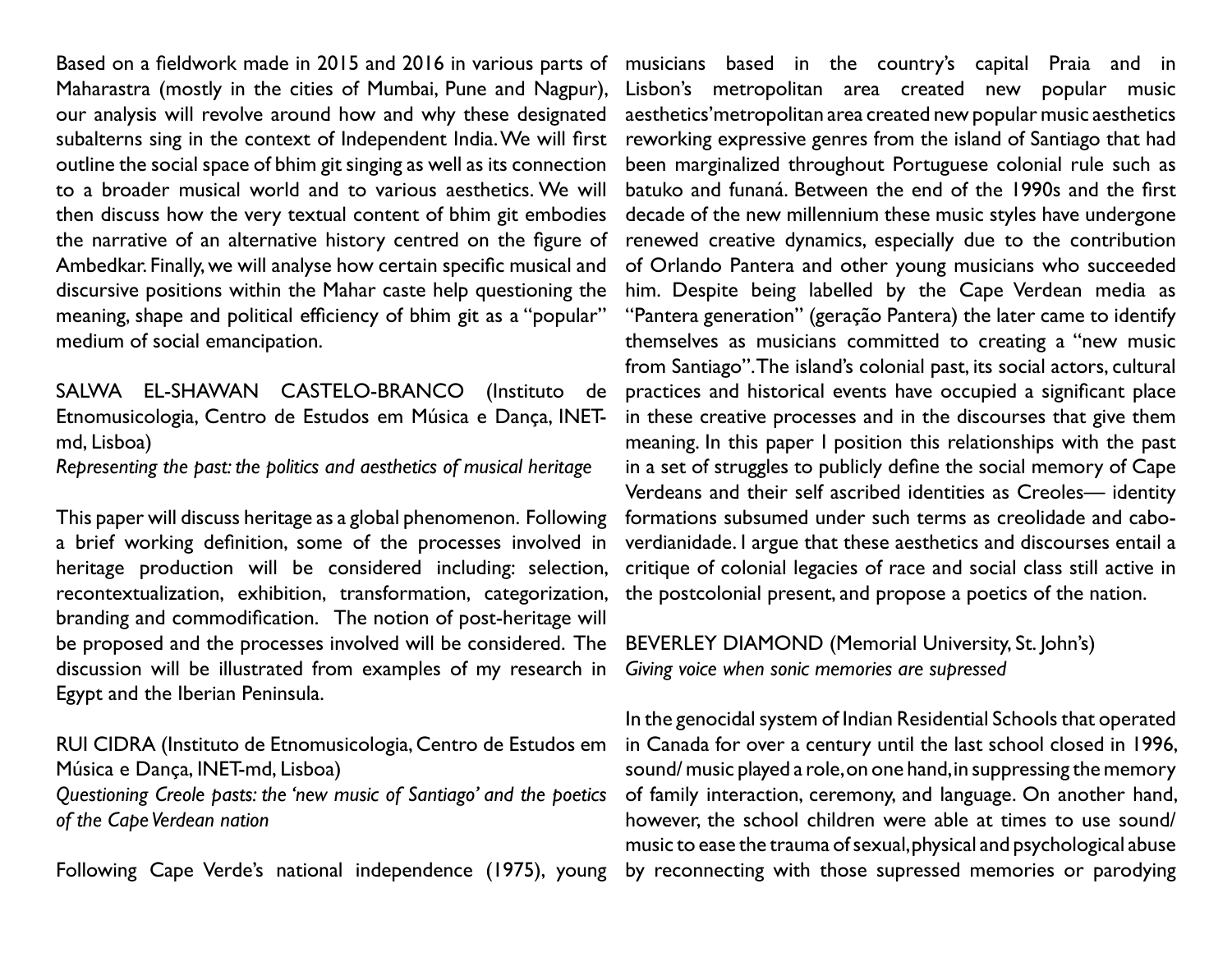to politicize Indigenous perspectives on these and other colonial institutions. Song has also enabled intergenerational survivors to honour the suffering of their ancestors and to renegotiate past memories. My paper will examine three moments of sonic memory making: 1) instances where sound/music functioned to ease the trauma of students taken far from their families to these abusive schools; 2) two songs from the pre-TRC era that courageously shared memories or urged other survivors to share experiences; and 3) recent musical works created in the era of edge at various steps in his work. the Truth and Reconciliation Commission on Indian Residential Schools (since the Canadian Prime Minister's formal apology in 2008 and continuing beyond the final TRC report in 2015) that commemorate and recast memory to some extent while also critiquing Settler hearings that focus on victimization. The politics of memory are shaped by individual social and institutional regimes, shifting across generations and time. The final section of the paper will reflect on ways that the very concept of "reconciliation" and institutions such as the Truth and Reconciliation Commission itself have influenced some of those shifts.

CHRISTINE GUILLEBAUD (CNRS, Centre de recherche en ethnomusicologie, LESC-CREM UMR 7186, Université Paris Nanterre)

*The world of Pulsator. Reinventing the tradition of church bells tolling in contemporary Kerala (India).*

Despite a plethora of publications and periodicals devoted to church bells, a major turn in the history of bells has yet to be truly documented: their automation. In Europe, bell towers were mechanised over fifty years ago, with a decline in the job of bell-ringer its corollary. In contrast, this process only began in India in the early twenty-first century. What implications do

music they were being taught. More recently, music has served these transitions have on contemporary operational techniques? How does the old knowledge of the bell-ringer articulate with the contemporary knowledge of engineers? To what extent does automation transform the acoustic community to which these sound messages were destined? To address these questions, I will focus on the Indian company Pulsator, a pioneer in the field that is headed by a local electronics giant. I will introduce the history of its activities, and then explore how its creator intends to forge new connections between historical, kinetic, and liturgical knowl-

#### JEAN LAMBERT (MNHN, Centre de Recherche en Ethnomusicologie, LESC-CREM UMR 7186, Université Paris Nanterre)

*The zajal sung poetry in Lebanon: popular historiography and expression of conflicts*

The jousts of zajal sung poetry are famous for their performance of improvised words in the Lebanese dialect. Pulling their origins from religious epics and village contests in all the communities of " the Mountain ", they were reshaped by the appearance of the "stage zajal" at the beginning of the 20th century. This spectacle shape expressed for a long time the ambiguities of the Mount-Lebanon nationalism, dominated by the Maronites. The civil war (1975-1990) having seen the irruption of new political and community actors disputing this hegemony, the zajal reflected these transformations. It expressed divergent visions of Lebanon's historiography, by calling upon the historic heroes whose glorified names fascinate and mobilize a popular public, contributing to create a certain political dynamics. The communication will expose these epic interpretations as well as their performative expressions.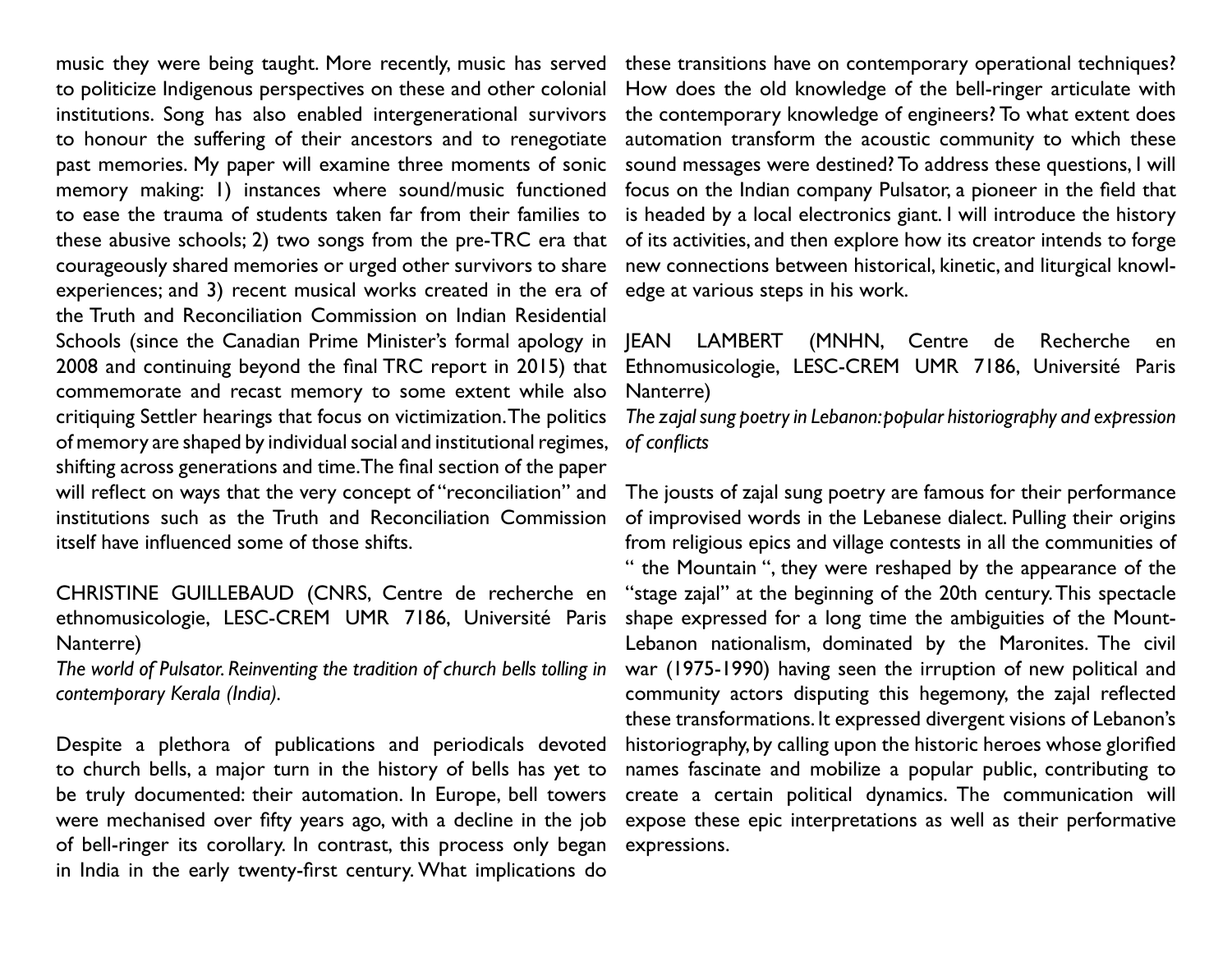em Música e Dança, INET-md, Lisboa)

Singing as in the past: the interpretation of traditional fados as vernacular Sonic narratives of dystopia-utopia: thinking along with youth *historicity* 

As an urban musical practice fado has a history of constant experimentation. Considering its poetic orientation as well as its musical approaches, fado is going through a moment of great 'innovation' with a vast new repertoire being produced. Its generic nature confers fado a set of traits and an inclusive predisposition that, in my view, configure a tradition of change. The fact that fado owns a song book that delimits the category of fado tradicional (traditional fado) as a fixed repertoire which has no authorship and as an older authored repertoire, establishes a ground which allows new approaches within the practice. At the same time, autonomous notions of palavras (lit. words, lyrics) and música (music) allow plural combinations based on metrics, resulting on permanent intertextuality between past and presents as a way of embracing novelty within fado orthodoxy.

Parallel to the production of a new repertoire, the interpretation of fados tradicionais is still seen and experienced as an element of confirmation and affirmation of the fadistas in the fado milieu. Usually taken as a way to establish a 'personal style', the interpretation of fados tradicionais must, therefore, differ from former interpretations. At the same time, in order to be validated, fadistas must sonically display their historical references and their aesthetical affinities with fadistas from older generations. In this paper I aim at showing how the interpretation of this repertoire assumes a function of validation and self-inscription of fado singers in the history of the genre.

LEONOR LOSA (Instituto de Etnomusicologia, Centro de Estudos MARIA ELIZABETH LUCAS (Federal University of Rio Grande do Sul)

*performative politics in Brazil*

This paper focuses on the emergence in social media of distinct youth sonic performative responses to the dystopian-utopian dialectics that permeates Brazil's resilient social inequalities. In the aftermath of a "soft" political coup in 2016, which impeached the first woman democratically elected for President, even for the common sense view, the nation is on the verge of disruption. In this context, I selected two cases to discuss how counter-hegemonic practices in song/singing narratives "that are clearly distinct from or opposing to political authority" are set to performative means that mediate "politics of memory". In one, rap narratives on mass incarceration, created some years ago by young black men, born and raised in the urban peripheries, defy the mainstream media discursive power on violence as seen recently, when the nation woke up to the new year 2017 with the crude images and sounds of mass massacres ocurring in dehumanized prisons. With neither access to schooling, health, nor public policies to revert poverty, this youth faces trajectories of violence and disempowerment closely tied to the past-ever-present heritage of African slavery in Brazil. Crossing over digital-social media/daily violence/popular musics, they manage to set powerful performances that voice loudly against decades of social apartheid. In the other case - following the global occupy movements - grassroots, resilient actions against the coup d'etat and its neoliberal education reforms, took over public schools and universities across the country. During these long collective residencies, daily agendas relied on a variety of sonic-musical performances created on the spot and posted on the web as political acts. Emblematic MPB songs against the military dictatorship (1964-1985) became, under youth agency, new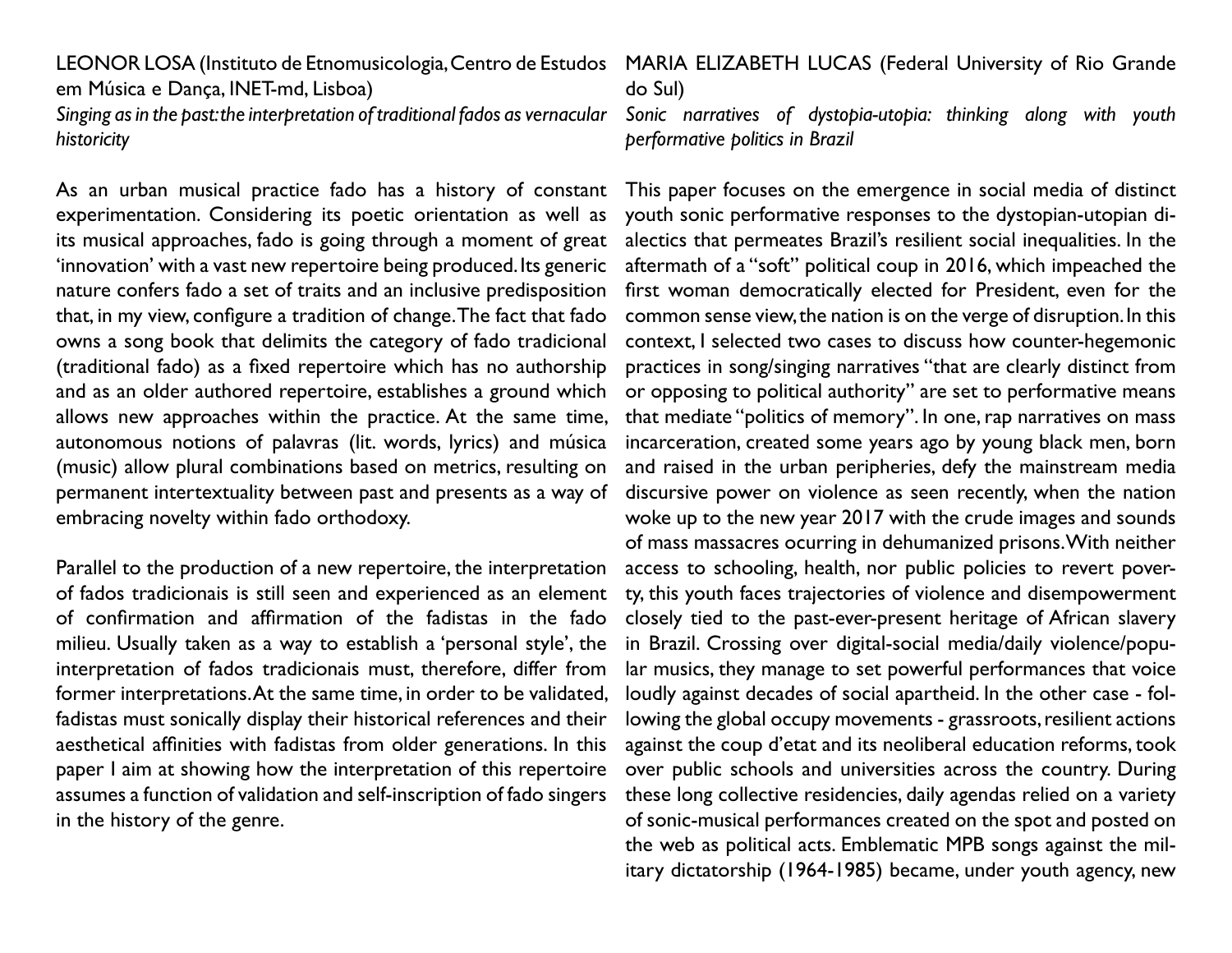narratives of resistance crafted through other cultural sonic-visual signs. Some became viral in social media as they fed powerful voco-sonic messages of political energy, thus signifying past crucial national issues into the present and the future of youth groups. De-archiving the voices, the agents as well as the musical and social memories evoked in these two cases means that further reflexive turns on the challenges of doing Ethnomusicology today in Brazil are at stake.

MAHO SEBIANE (Centre de recherche en ethnomusicologie, LESC-CREM UMR 7186, Université Paris Nanterre, Centre Français d'Archéologie et de Sciences Sociales. CFASS USR 3141,. ARIANE ZEVACO (Centre d'Études de l'Inde et de l'Asie du Sud, Kuwait)

*Duplicity in Song? Changing words for another history in United Arabs Emirates*

My recent research in United Arabs Emirates shows that the leiwah dance popularized as an entertainment practice by local State Cultural Institutions, since the foundation of the nation states in 1971, is an offshoot of a possession rite practiced by citizens of African descent called the Zunûj. They are mostly the descendants of slaves brought from East Africa during the 19th century. The slave status of their ancestors is not represented in the historiography of these nations and references to African ancestry and slavery are banned from the cultural and social space. This situation has rendered this population invisible and the African origin of their culture. Their musics and dances are nevertheless exhibited in festivals and national commemorations, completely decontextualized from their original meaning.

Today, after a half century of patrimonialization, the leiwah is perceived by the younger urbanized generation as a secular and local tradition of Arabic inspiration. This is all the more so as the

official sung text of the main song of this practice -Jumbo leiwahexplicitly praises the father of the Emirati nation: Sheikh Zayed bin Sultan Al Nahyan (1918-2004). However, this song is the emblem song of the leiwah spirit possession rite and the original text, still sung in Swahili by the Zunûj during their rite, makes explicit reference to the main spirit and its African origin. How did an African ritual song become a praise song for a famous local Arab personality? What are the reasons for this shift in language and meanings? Does this contribute to a local re-reading of history? This is what I propose to explore.

# CEIAS UMR 8564, Centre de recherche en ethnomusicologie, LESC-CREM UMR 7186)

*From collective recollection to intimate nostalgia. On the musical poetics of memory in Tajikistan.*

In Tajikistan, a traditional singer is called a hafiz, the original meaning of which is "the one who knows the Qur'an by heart". Singing, in the traditional understanding of a musician's role, is thus considered to participate of an act of remembrance. A hafiz's performance venue of predilection is the tuy, a ritual cycle held for the celebration of rites of passage. During these gatherings of families and their networks, the hafiz is appointed to celebrate ancient times, the moral and ethical values of the elders. In fact, he praises 'Tradition', understood as the transmission of Islamic values and of a common history. This social responsibility of the hafiz underlies his practices in other contexts of performance, such as concert or private sessions. Nostalgia can thus be considered as an integral part of the musical aesthetics at work: it is destined to arouse feelings of remembrance among the audience, and more generally participates of the singer's performance through his poetical work. Depending on the singer's choices of texts and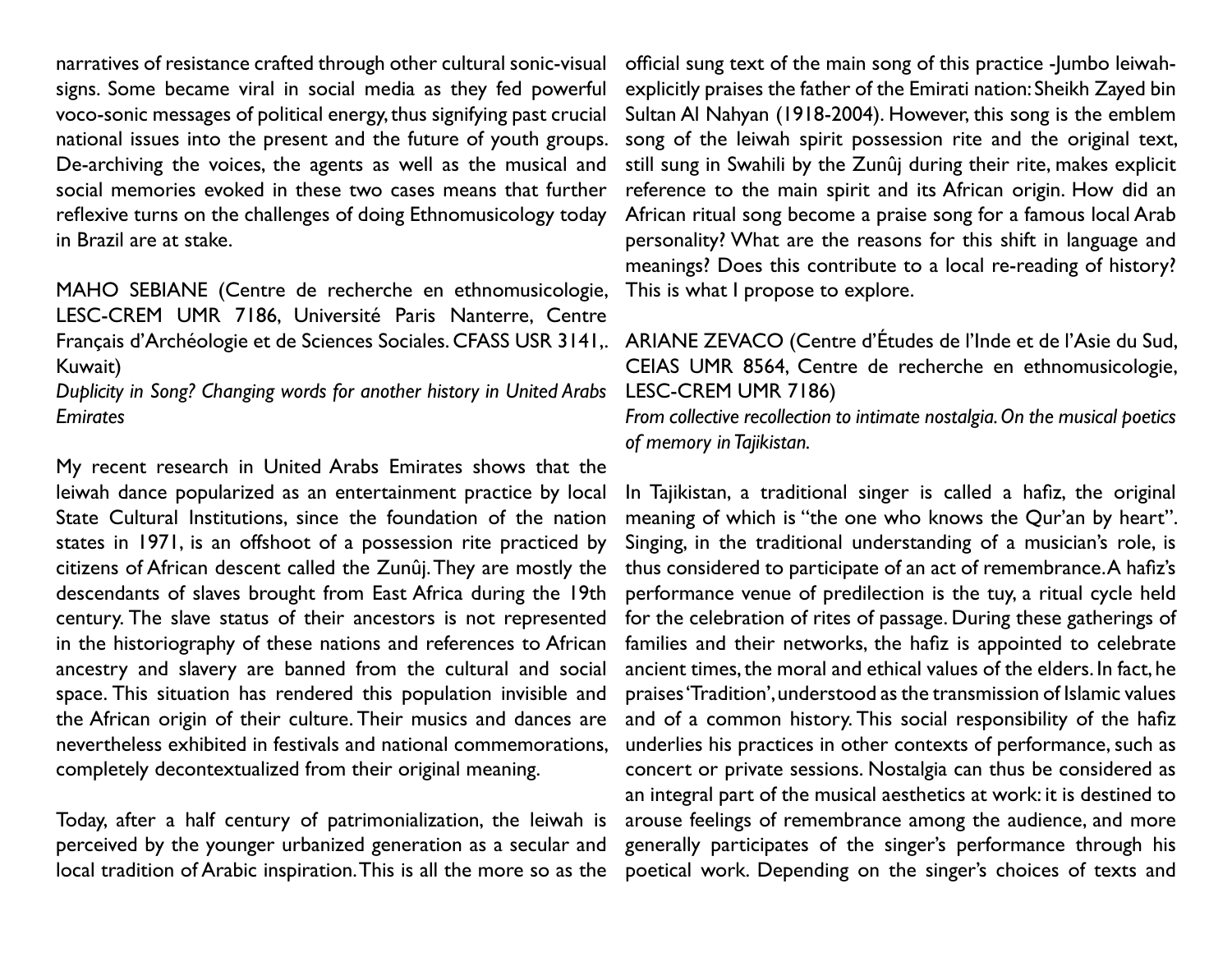interpretation, the audience not only recalls universal social and moral norms, but also past national or local events (the Tajik civil war, for example) or historical figures (poets, musicians, political or religious authorities. The poetical and musical performance of the hafiz conjures a common past, a territory and social relationships, participating to the identitary process at work in every performance. As such, it symbolizes the link between the family holding the ritual and its relations and networks, the relationship between the hofiz and his audience, or the audience common identity inscription. That being said, the individual address is also part of the work of the hafiz, with some poems dedicated to a specific person in the public (this address may, however, be implicit). The singer may also choose a poem for personal reasons related to his own history or memory, though the poem can be understood in a larger universal way. Falak ("fate, destiny") songs are thus designed to combine the expression of a familial loss or a love separation, and the universal misery of human beings. In any case, the need for nostalgia structures poetical and musical choices, as it participates to the definition of the performance's actors identities at several levels.

The poetics of music then appear to be central to the multi-understandings of the musical performance's remembrance potentiality. How do the poetical and musical modalities combine to create or symbolize the recollection feeling?